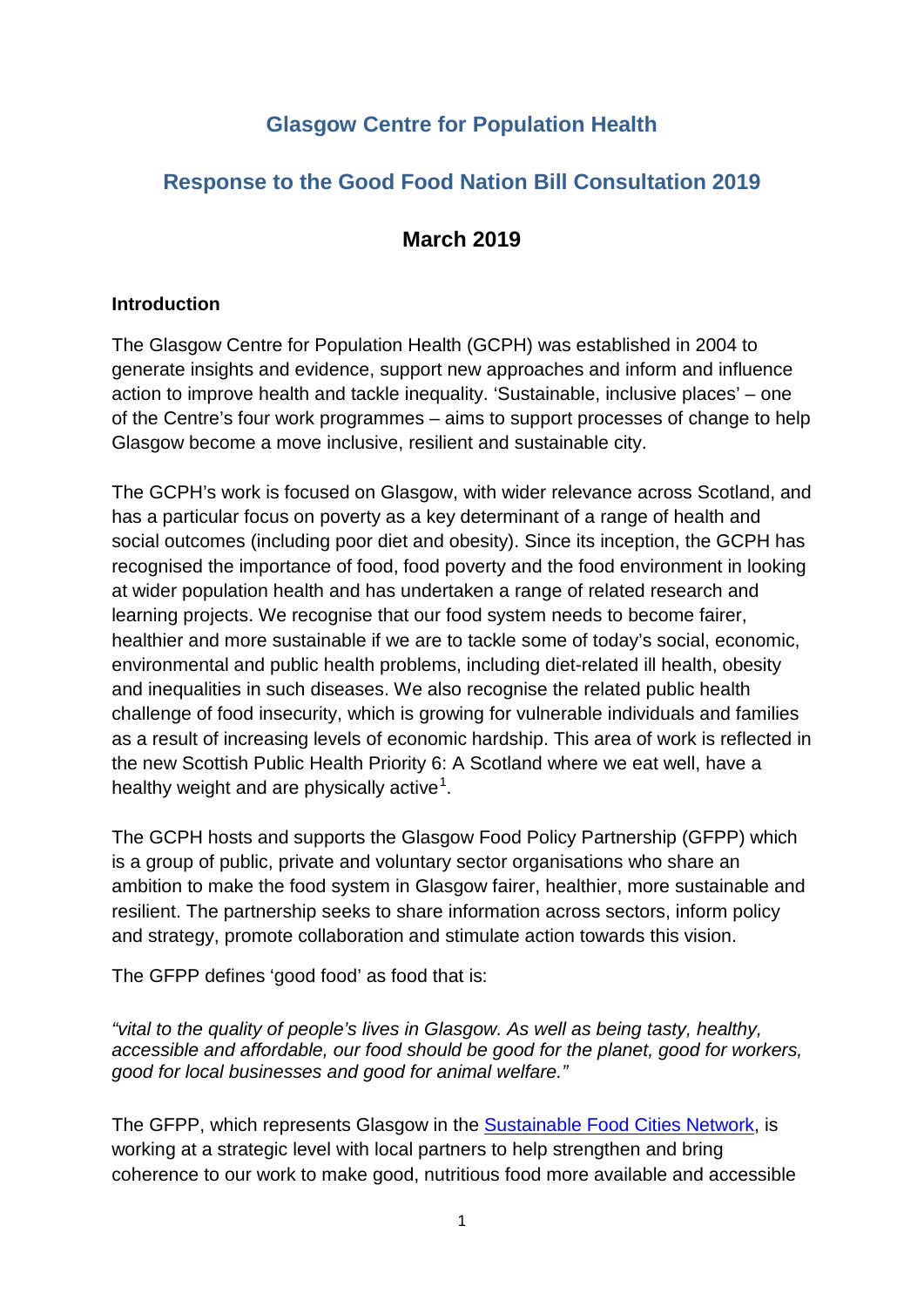to everyone. This includes joining up and improving our approaches to food poverty and insecurity; health and wellbeing; the local food economy; food growing; reducing waste; and food procurement. We also support Glasgow City Council with its work, outlined in its current Council Plan, to become a sustainable food city<sup>[2](#page-4-1)</sup>.

We welcome this consultation and would very much like to see a national legal framework that supports and enables an holistic approach to food in Scotland that recognises the importance of food for health, for the economy and for the environment. However, we would have liked to have seen more detail and ambition in the consultation document. In particular, we believe that the following will be needed in a Good Food Bill:

- A more specific definition of 'good food' and the targets that we could and should be working towards.
- A commitment to the right to food being enshrined in Scots law.
- A clear recognition of the central importance of our food system to protecting and improving our environment, our food security and our health, and the responsibilities of the Government and others to ensuring the right to food is respected, protected and fulfilled.

Our answers to the four specific questions in the consultation are below.

## **1. To what extent do you agree with the framework proposals for Ministers and public authorities to prepare statements of policy, have regard to them in that exercise of relevant functions, and report on implementation, with regard to international obligations and guidance?**

#### We strongly agree.

We would like to see a commitment from the Government to a new Bill on food policy which informs and shapes the relevant policy areas across the Government, that recognises and enshrines the right to food in law, that lays out the duties of public bodies and the role of business, and that declares a clear process for monitoring and accountability. This food policy should cover the whole food system, including land use, growing, harvesting, animal welfare, processing, procurement, marketing, selling, preparing, cooking, and eating food, and reducing and disposing of foodrelated waste (including food packaging) and should be coherent with the environmental and social justice agendas that are vital for future wellbeing. It must also include a commitment to increasing access to good, high quality, nutritious food, particularly for those on low incomes, and to increasing the focus on health, sustainability and the local economy in the way that food is procured, prepared, and served by the public sector. It should also consider the related issues of worker's rights, environmental impacts and land use within the food sector.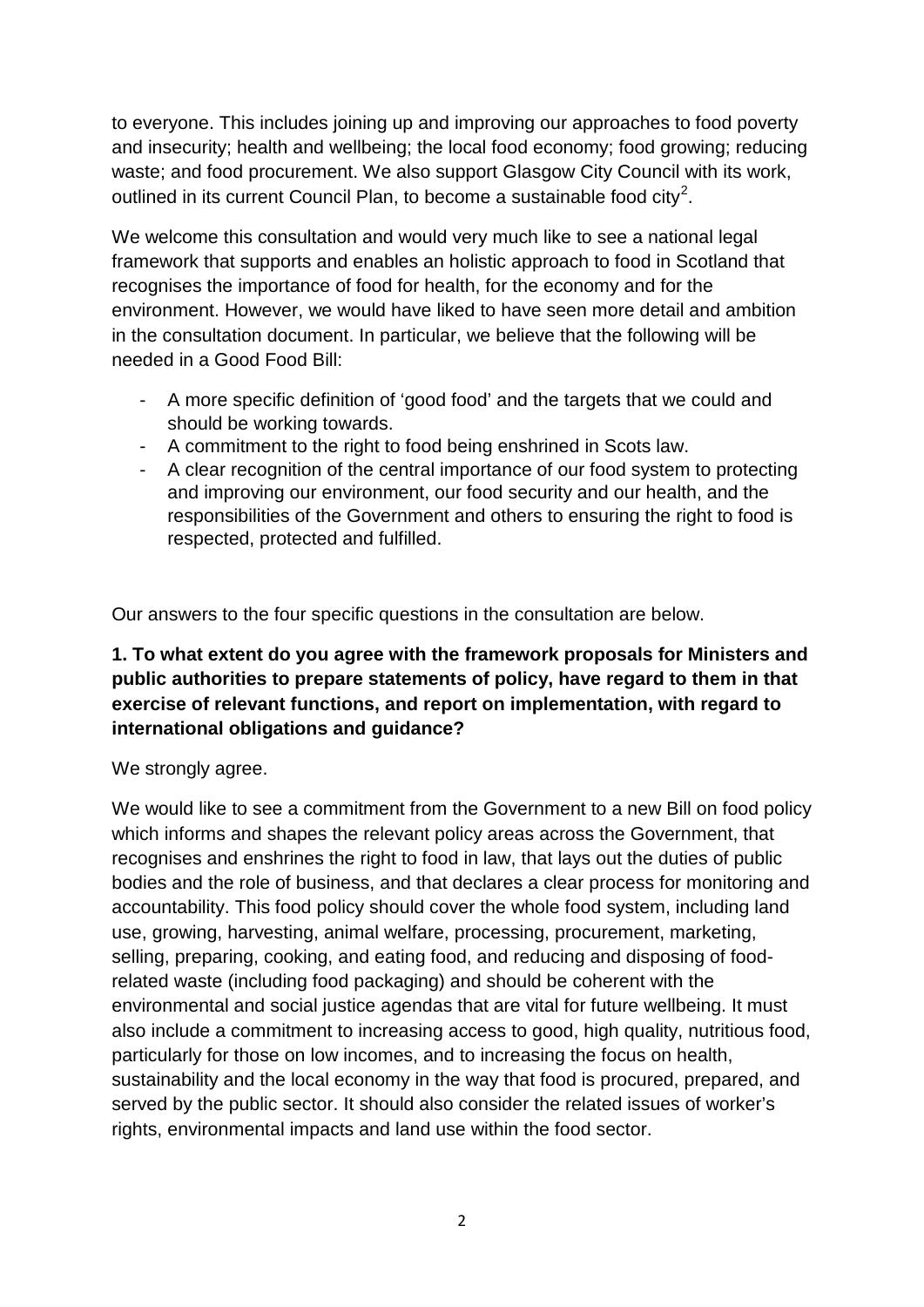As an overarching policy, it should be simple: enabling and facilitating rather than being prescriptive and restrictive. It should go beyond a single issue plan, but should provide a framework that enables a coherent, consistent and strategic crossgovernmental approach to policy and practice on all aspects of the food system. More specific policies on specific issues or in related fields, which are informed and shaped by this overarching framework, should follow, adding detail about what should be done and by whom. All policies must clearly lay out how progress will be monitored and reported on, and should build in regular review to allow new evidence to be assimilated. Further, it should be clear how the public can contribute to the development and revision of the policy.

We also feel that Local Authorities have an important role to play and that they should be required and enabled to have their own policies on food. Some Councils in Scotland already have formal food policies, and others, like Glasgow City Council, are working towards this.

## **2. While we do not plan to require all sectors to prepare statements or policy on food, they do all have a role to play in achieving our Good Food Nation ambition. To what extent do you agree that Government should encourage and enable businesses in particular to play their part?**

We strongly agree. However, we would like to see this going beyond voluntary codes. It should build in incentives or support for those businesses that engage with the vision and work towards the GFN priorities, and rules that discourage business decisions that do not work towards the GFN goals. We would also like to see greater support to enable locally produced food to be procured by the public sector in order to maximise the benefit of the investment in food for the local economy.

### **3. To what extent do you agree with the proposed approach to accountability of Scottish Ministers and specified public authorities?**

We strongly disagree.

The Good Food Nation addresses hugely important issues for our future in terms of our health, our environment, and our food security: it is vital that we make progress on the numerous policy agendas relating to food, including food poverty and the right to food, sustainable food production, and healthy and sustainable diets in a coherent way. The food system is complex and cuts across many parts of Government and many different organisations have vested interests which means there is a risk of real or perceived influence or corruption in the political system. As a result we believe that it is vital that a robust system for monitoring progress is put in place that provides independent scrutiny and transparency.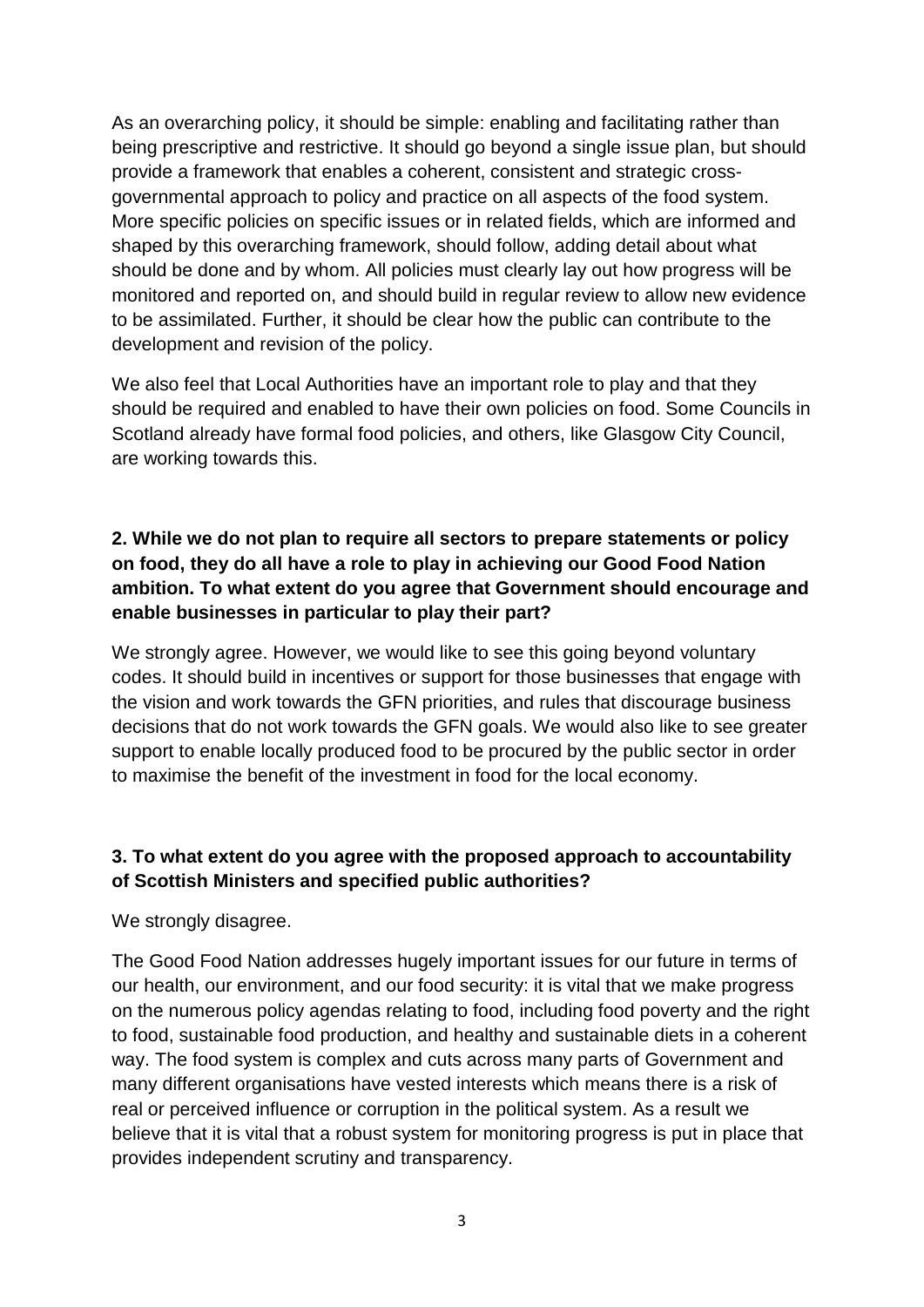We therefore believe that an independent statutory body is required to which the Government and other public agencies should report on their progress in delivering their food plans. This should be made up of experts and representatives from across the food system who understand the rationale for, and the evidence supporting, the environmental, health and economic priorities laid out in the Good Food Plan.

Other important laws have included setting up independent statutory bodies to monitor progress on commitments and we believe that food policy requires the same approach.

## **4. To what extent do you agree with the proposal for targeted legislation relevant to specific policy areas as an alternative to a single piece of legislation?**

We strongly disagree.

We believe that **both** framework legislation and targeted legislation are required.

Framework legislation should provide an umbrella that brings different aspects of the food system together. Going forward it should ensure that our national approach to food is coherent and that we move forward on all issues that influence the food system working towards the same priorities. Framework legislation cannot go into the detail required for each aspect of the food system and so targeted legislation, when it is developed or revised, should reflect the framework but provide further detail and clarity on how the priorities will be realised for that particular part of the food system.

#### **Final comments**

Despite investment over many years in action to address our stubbornly poor dietrelated health trends, there has been little progress in the proportion of Scots who are able to maintain a healthy weight or who can afford an adequate and nutritious diet for their families. At the same time, as a nation, we continue to see huge amounts of surplus food being discarded. Direct greenhouse gas emissions from the UK food system make up about 20% of the currently estimated consumption emissions<sup>[3](#page-4-2)</sup>which accelerate the climate change that will threaten our future food security. Public and media concern is growing about the impact of our food production and consumption patterns on food safety, for example microplastic and pesticide contamination in the food chain, and on the environment more widely. At the same we spend public money on food which could be procured locally and sustainably to the benefit of the local economy and the environment. We believe that our food system needs to change urgently to improve public health, the environment and the economy and that the Good Food Nation Bill is a vital step towards this.